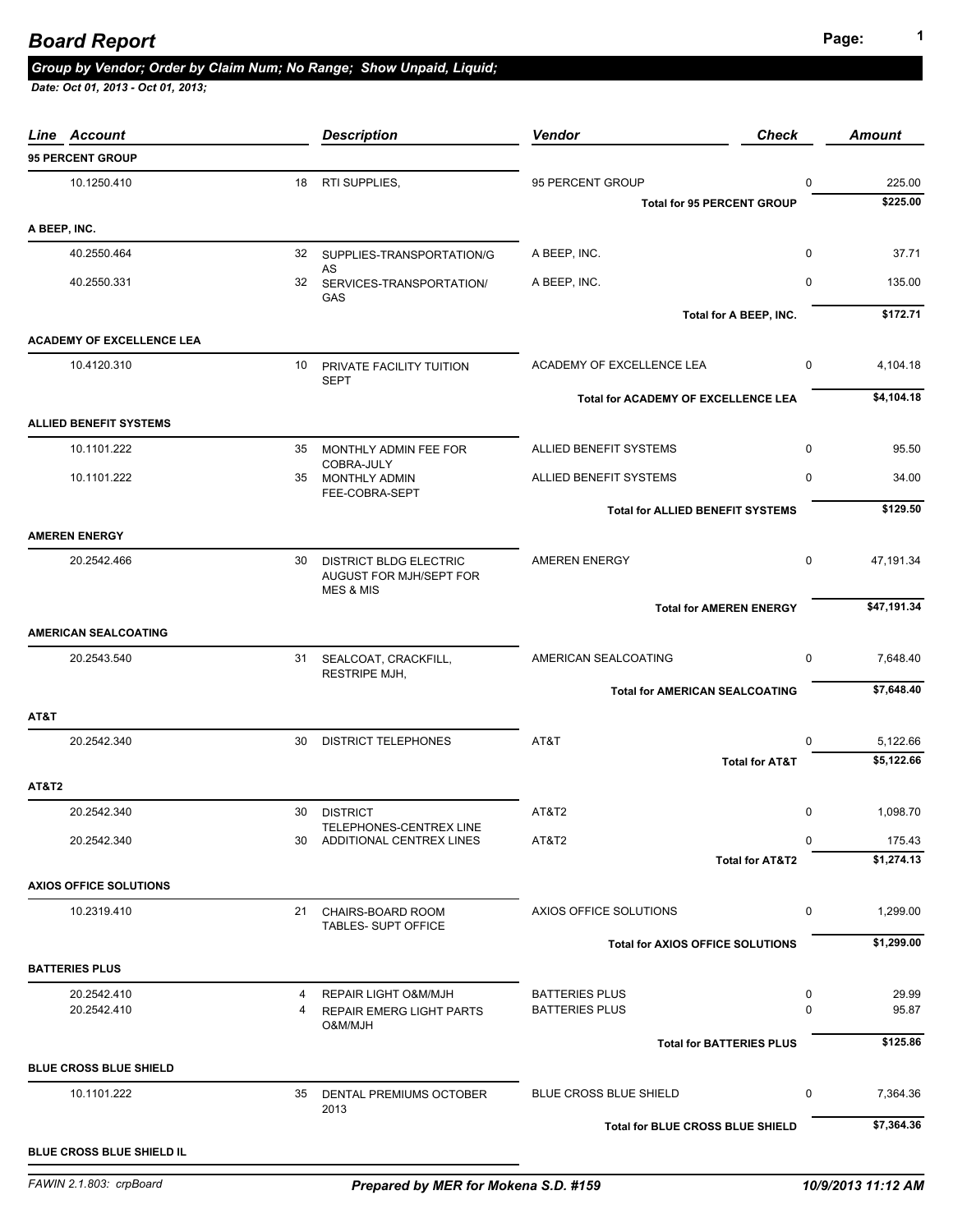# **Page: <sup>2</sup>** *Board Report*

# *Group by Vendor; Order by Claim Num; No Range; Show Unpaid, Liquid;*

| Line               | <b>Account</b>                   |    | <b>Description</b>                                    | <b>Check</b><br><b>Vendor</b>              |             | <b>Amount</b>      |
|--------------------|----------------------------------|----|-------------------------------------------------------|--------------------------------------------|-------------|--------------------|
|                    | 10.1101.222                      | 35 | <b>HEALTH PREMIUMS OCTOBER</b>                        | BLUE CROSS BLUE SHIELD IL                  | $\mathbf 0$ | 118,361.25         |
|                    |                                  |    | 2013                                                  | Total for BLUE CROSS BLUE SHIELD IL        |             | \$118,361.25       |
|                    | <b>OMAR CASTILLO</b>             |    |                                                       |                                            |             |                    |
|                    | 10.2321.332                      | 21 | TRAVEL-SUPERINTENDENT                                 | <b>OMAR CASTILLO</b>                       | 0           | 148.60             |
|                    |                                  |    |                                                       | <b>Total for OMAR CASTILLO</b>             |             | \$148.60           |
|                    | <b>CDW GOVERNMENT, INC</b>       |    |                                                       |                                            |             |                    |
|                    | 10.2660.410                      |    | 5 DVD RW/DVD RAM.                                     | CDW GOVERNMENT, INC                        | 0           | 99.41              |
|                    |                                  |    |                                                       | <b>Total for CDW GOVERNMENT, INC</b>       |             | \$99.41            |
| <b>TINA COLTRI</b> |                                  |    |                                                       |                                            |             |                    |
|                    | 10.1101.413                      | 53 | <b>REIMB SUPPLIES-MIS</b>                             | <b>TINA COLTRI</b>                         | $\mathbf 0$ | 41.98              |
|                    |                                  |    |                                                       | <b>Total for TINA COLTRI</b>               |             | \$41.98            |
|                    | <b>COMMERCIAL FOOD SYSTEMS</b>   |    |                                                       |                                            |             |                    |
|                    | 10.2562.411                      |    | 33 GENERAL FOOD-FOOD                                  | <b>COMMERCIAL FOOD SYSTEMS</b>             | $\mathbf 0$ | 280.80             |
|                    | 10.2562.411                      | 33 | <b>SERVICE</b><br><b>GENERAL FOOD-FOOD</b>            | COMMERCIAL FOOD SYSTEMS                    | 0           | 823.32             |
|                    | 10.1125.410                      |    | <b>SERVICE</b><br>22 SUPPLIES-EARLY START             | <b>COMMERCIAL FOOD SYSTEMS</b>             | 0           | 495.19             |
|                    | 10.2562.411                      |    | 33 GENERAL FOOD-FOOD                                  | <b>COMMERCIAL FOOD SYSTEMS</b>             | 0           | 1,527.58           |
|                    | 10.2562.411                      | 33 | <b>SERVICE</b><br><b>GENERAL FOOD-FOOD</b>            | COMMERCIAL FOOD SYSTEMS                    | $\mathbf 0$ | 914.00             |
|                    |                                  |    | <b>SERVICE</b>                                        |                                            |             |                    |
|                    |                                  |    |                                                       | <b>Total for COMMERCIAL FOOD SYSTEMS</b>   |             | \$4,040.89         |
|                    | <b>COMMUNICATION REVOLVIN FU</b> |    |                                                       |                                            |             |                    |
|                    | 20.2542.340                      | 30 | ICN BANDWIDTH                                         | <b>COMMUNICATION REVOLVIN FU</b>           | $\Omega$    | 286.33             |
|                    |                                  |    |                                                       | <b>Total for COMMUNICATION REVOLVIN FU</b> |             | \$286.33           |
|                    | M. COOPER SUPPLY CO.             |    |                                                       |                                            |             |                    |
|                    | 20.2543.410                      | 31 | DRAIN CLEAN OUT GASKET                                | M. COOPER SUPPLY CO.                       | 0           | 15.47              |
|                    |                                  |    |                                                       | Total for M. COOPER SUPPLY CO.             |             | \$15.47            |
|                    | <b>CPI QUALIFIED PLAN CONSUL</b> |    |                                                       |                                            |             |                    |
|                    | 10.1101.211                      | 30 | 403(b) ADMINISTRATIVE FEE                             | CPI QUALIFIED PLAN CONSUL                  | 0           | 8.00               |
|                    |                                  |    |                                                       | Total for CPI QUALIFIED PLAN CONSUL        |             | \$8.00             |
|                    | <b>DEARBORN NATIONAL LIFE</b>    |    |                                                       |                                            |             |                    |
|                    | 10.1101.222                      | 35 | LIFE INSURANCE PREMIUMS                               | DEARBORN NATIONAL LIFE                     | 0           | 670.40             |
|                    |                                  |    |                                                       | <b>Total for DEARBORN NATIONAL LIFE</b>    |             | \$670.40           |
| DEMCO, INC.        |                                  |    |                                                       |                                            |             |                    |
|                    | 10.2220.410                      | 4  | <b>REPLENISH SUPPLIES,</b>                            | DEMCO, INC.                                | $\mathbf 0$ | 163.68<br>\$163.68 |
|                    |                                  |    |                                                       | Total for DEMCO, INC.                      |             |                    |
|                    | E.F.R. FIRE EQUIPMENT CO.        |    |                                                       |                                            |             |                    |
|                    | 20.2542.410                      | 31 | <b>O&amp;M REPLACE 2 FIRE</b><br><b>EXTINGUISHERS</b> | E.F.R. FIRE EQUIPMENT CO.                  | $\mathbf 0$ | 169.98             |
|                    |                                  |    |                                                       | Total for E.F.R. FIRE EQUIPMENT CO.        |             | \$169.98           |
|                    | <b>ELIM CHRISTIAN SERVICES</b>   |    |                                                       |                                            |             |                    |
|                    | 10.4120.310                      |    | 10 PRIVATE FACILITY TUITION                           | ELIM CHRISTIAN SERVICES                    | 0           | 3,693.60           |
|                    |                                  |    | <b>SEPT</b>                                           |                                            |             | \$3,693.60         |
|                    |                                  |    |                                                       | <b>Total for ELIM CHRISTIAN SERVICES</b>   |             |                    |
|                    | <b>JENNIFER FARKAS</b>           |    |                                                       |                                            |             |                    |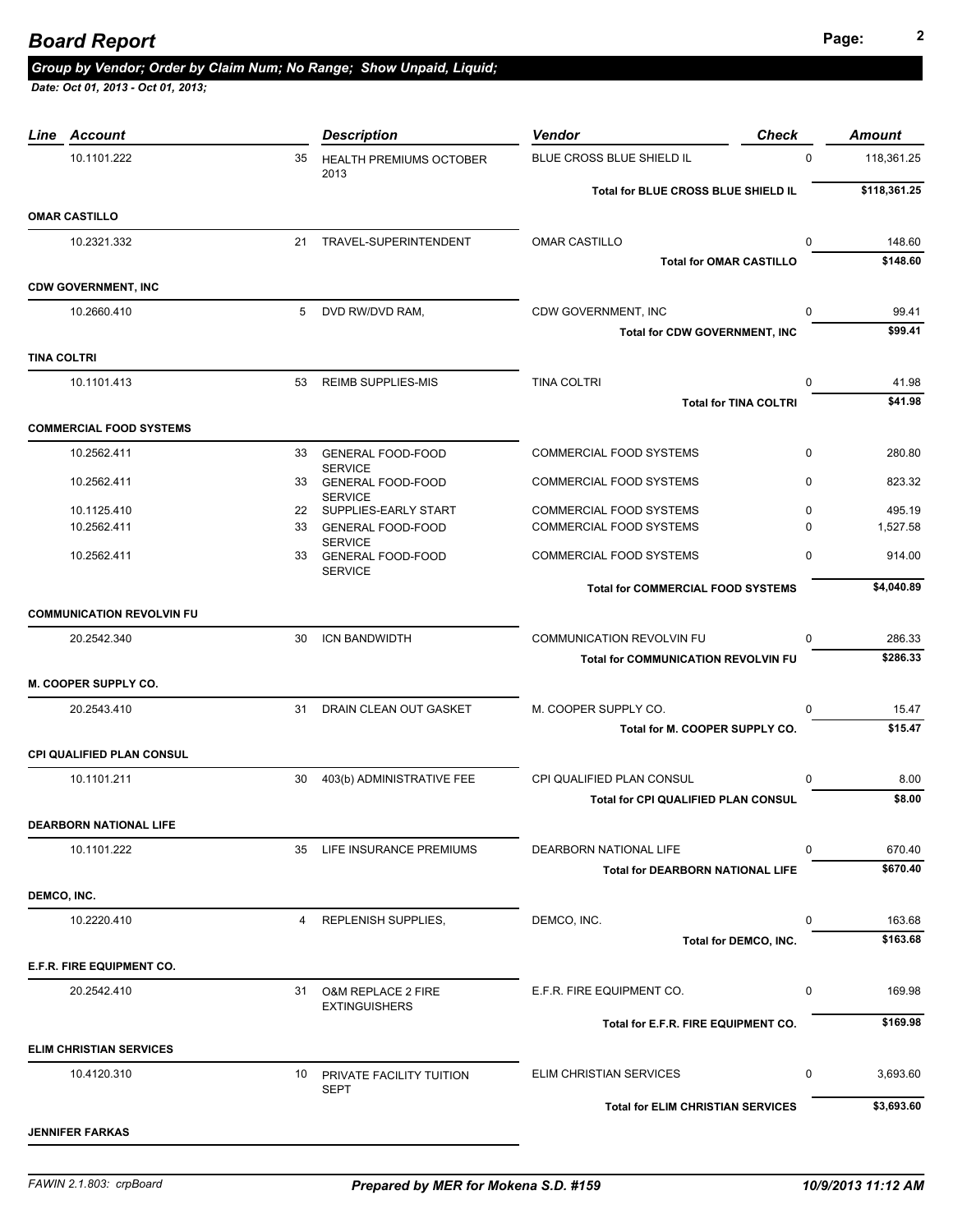| Line Account                     |    | <b>Description</b>                                             | <b>Vendor</b>                            | <b>Check</b> | <b>Amount</b> |
|----------------------------------|----|----------------------------------------------------------------|------------------------------------------|--------------|---------------|
| 10.1101.690                      | 5  | DIFF BETWEEN ES PMTS<br>APPLIED IN SEPT/OCT & EC<br><b>FEE</b> | <b>JENNIFER FARKAS</b>                   | $\mathbf 0$  | 7.00          |
|                                  |    |                                                                | <b>Total for JENNIFER FARKAS</b>         |              | \$7.00        |
| FEIL WATER TREATMENT             |    |                                                                |                                          |              |               |
| 10.2321.410                      |    | 21 SUPT OFFICE-WATER FOR DO                                    | FEIL WATER TREATMENT                     | 0            | 13.75         |
|                                  |    |                                                                | <b>Total for FEIL WATER TREATMENT</b>    |              | \$13.75       |
| <b>FOREST ALARM SERVICE, IN</b>  |    |                                                                |                                          |              |               |
| 20.2543.319                      |    | 31 CONTRACT SECURITY &<br>SERVICE CALL                         | FOREST ALARM SERVICE, IN                 | 0            | 385.00        |
|                                  |    |                                                                | Total for FOREST ALARM SERVICE, IN       |              | \$385.00      |
| <b>FOX RIVER FOODS</b>           |    |                                                                |                                          |              |               |
| 10.2562.411                      |    | 33 GENERAL FOOD-FOOD                                           | FOX RIVER FOODS                          | $\mathbf 0$  | 624.19        |
| 10.2562.410                      |    | <b>SERVICE</b><br>33 NON-FOOD SUPPLIES-FOOD                    | <b>FOX RIVER FOODS</b>                   | 0            | 93.14         |
| 10.2562.411                      |    | <b>SERVICE</b><br>33 GENERAL FOOD-FOOD                         | <b>FOX RIVER FOODS</b>                   | $\mathbf 0$  | 40.65         |
| 10.2562.411                      |    | <b>SERVICE</b><br>33 GENERAL FOOD-FOOD                         | <b>FOX RIVER FOODS</b>                   | $\mathbf 0$  | 621.35        |
| 10.2562.410                      |    | <b>SERVICE</b><br>33 NON-FOOD SUPPLIES-FOOD<br><b>SERVICE</b>  | <b>FOX RIVER FOODS</b>                   | $\mathbf 0$  | 36.72         |
| 10.2562.411                      | 33 | <b>GENERAL FOOD-FOOD</b><br><b>SERVICE</b>                     | <b>FOX RIVER FOODS</b>                   | 0            | 1,451.76      |
| 10.2562.410                      |    | 33 NON-FOOD SUPPLIES-FOOD<br><b>SERVICE</b>                    | <b>FOX RIVER FOODS</b>                   | 0            | 107.26        |
| 10.2562.411                      |    | 33 GENERAL FOOD-FOOD<br><b>SERVICE</b>                         | <b>FOX RIVER FOODS</b>                   | 0            | 993.22        |
| 10.2562.410                      |    | 33 NON-FOOD SUPPLIES-FOOD<br><b>SERVICE</b>                    | <b>FOX RIVER FOODS</b>                   | $\mathbf 0$  | 206.65        |
| 10.2562.411                      |    | 33 GENERAL FOOD-FOOD<br><b>SERVICE</b>                         | <b>FOX RIVER FOODS</b>                   | $\mathbf 0$  | 25.19-        |
| 10.2562.411                      |    | 33 GENERAL FOOD-FOOD<br><b>SERVICE</b>                         | <b>FOX RIVER FOODS</b>                   | $\mathbf 0$  | 1,174.37      |
| 10.2562.410                      | 33 | NON-FOOD SUPPLIES-FOOD<br><b>SERVICE</b>                       | <b>FOX RIVER FOODS</b>                   | 0            | 39.24         |
| 10.2319.350                      | 21 | SPECIAL DISTRICT SERVICES                                      | <b>FOX RIVER FOODS</b>                   | $\mathbf 0$  | 21.63         |
| 10.2562.411                      | 33 | <b>GENERAL FOOD-FOOD</b><br><b>SERVICE</b>                     | <b>FOX RIVER FOODS</b>                   | $\Omega$     | 1,205.08      |
| 10.2562.410                      | 33 | NON-FOOD SUPPLIES-FOOD<br><b>SERVICE</b>                       | <b>FOX RIVER FOODS</b>                   | 0            | 207.82        |
| 10.2562.411                      | 33 | <b>GENERAL FOOD-FOOD</b><br><b>SERVICE</b>                     | <b>FOX RIVER FOODS</b>                   | 0            | 1,018.80      |
| 10.2562.410                      | 33 | NON-FOOD SUPPLIES-FOOD<br><b>SERVICE</b>                       | <b>FOX RIVER FOODS</b>                   | 0            | 117.00        |
| 10.1101.413                      |    | 23 SUPPLIES-MIS PASS                                           | <b>FOX RIVER FOODS</b>                   | 0            | 13.13         |
| 10.2562.411                      |    | 33 GENERAL FOOD-FOOD<br><b>SERVICE</b>                         | <b>FOX RIVER FOODS</b>                   | $\Omega$     | 1,431.43      |
| 10.2562.410                      | 33 | NON-FOOD SUPPLIES-FOOD<br><b>SERVICE</b>                       | <b>FOX RIVER FOODS</b>                   | 0            | 88.50         |
|                                  |    |                                                                | <b>Total for FOX RIVER FOODS</b>         |              | \$9,466.75    |
| <b>GALLAGHER MATERIALS INC</b>   |    |                                                                |                                          |              |               |
| 20.2543.410                      | 31 | <b>COLD PATCH FOR BACK DRIVE</b>                               | <b>GALLAGHER MATERIALS INC</b>           | 0            | 165.24        |
|                                  |    |                                                                | <b>Total for GALLAGHER MATERIALS INC</b> |              | \$165.24      |
| <b>GORDON N STOWE AND ASSOCI</b> |    |                                                                |                                          |              |               |
| 10.2130.410                      |    | 4 SUPPLIES-HEALTH<br>SERVICES/MJH                              | <b>GORDON N STOWE AND ASSOCI</b>         | 0            | 48.00         |
|                                  |    |                                                                | Total for GORDON N STOWE AND ASSOCI      |              | \$48.00       |
| <b>GORDON FOOD SERVICE, INC.</b> |    |                                                                |                                          |              |               |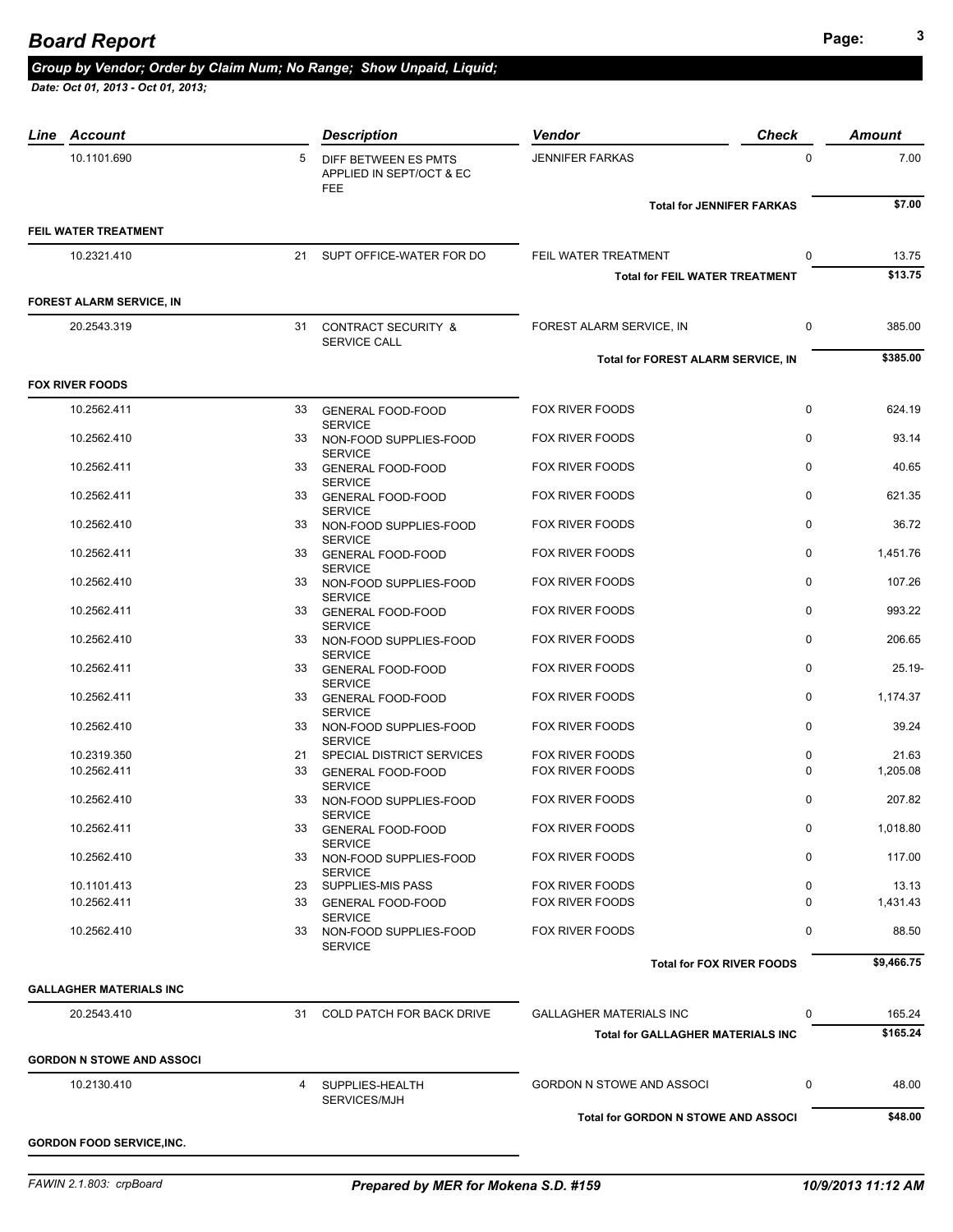## **Page: <sup>4</sup>** *Board Report*

#### *Group by Vendor; Order by Claim Num; No Range; Show Unpaid, Liquid;*

|                    | <b>Line Account</b>              |                | <b>Description</b>                            | <b>Check</b><br><b>Vendor</b>                          |              | <b>Amount</b>          |
|--------------------|----------------------------------|----------------|-----------------------------------------------|--------------------------------------------------------|--------------|------------------------|
|                    | 10.2562.411                      | 33             | <b>GENERAL FOOD-FOOD</b><br><b>SERVICE</b>    | GORDON FOOD SERVICE, INC.                              | $\mathbf 0$  | 113.97                 |
|                    |                                  |                |                                               | Total for GORDON FOOD SERVICE, INC.                    |              | \$113.97               |
|                    | <b>LAURA HARTWELL</b>            |                |                                               |                                                        |              |                        |
|                    | 10.1200.300                      | 10             | <b>REIMB FOR PURCHASE</b>                     | <b>LAURA HARTWELL</b>                                  | $\mathbf 0$  | 1,116.00               |
|                    |                                  |                | SERVICES-STUDENT SERVICES                     |                                                        |              |                        |
|                    | 10.1200.300                      |                | 700432<br>10 REIMB FOR PURCHASE               | <b>LAURA HARTWELL</b>                                  | $\mathbf 0$  | 486.00                 |
|                    |                                  |                | SERVICES-STUDENT SERVICES                     |                                                        |              |                        |
|                    | 10.1200.300                      |                | 700432<br>10 REIMB FOR PURCHASE               | <b>LAURA HARTWELL</b>                                  | $\mathbf 0$  | 432.00                 |
|                    |                                  |                | SERVICES-STUDENT SERVICES<br>700432           |                                                        |              |                        |
|                    | 10.1200.300                      |                | 10 REIMB FOR PURCHASE                         | <b>LAURA HARTWELL</b>                                  | $\mathbf 0$  | 990.00                 |
|                    |                                  |                | SERVICES-STUDENT SERVICES<br>700432           |                                                        |              |                        |
|                    |                                  |                |                                               | <b>Total for LAURA HARTWELL</b>                        |              | \$3,024.00             |
|                    | <b>HELSEL-JEPPERSON</b>          |                |                                               |                                                        |              |                        |
|                    | 20.2542.410                      |                | 2 REPLACEMENT LIGHTS                          | HELSEL-JEPPERSON                                       | $\mathbf{0}$ | 125.00                 |
|                    | 20.2542.410                      | 4              | O&M/MES<br><b>REPLACEMENT LIGHTS</b>          | HELSEL-JEPPERSON                                       | 0            | 125.00                 |
|                    |                                  |                | O&M/MJH                                       |                                                        |              | \$250.00               |
|                    |                                  |                |                                               | <b>Total for HELSEL-JEPPERSON</b>                      |              |                        |
| <b>HOME DEPOT*</b> |                                  |                |                                               |                                                        |              |                        |
|                    | 20.2543.410                      |                | 31 GROUNDS MAINTENANCE<br><b>SUPPLIES</b>     | HOME DEPOT*                                            | $\mathbf 0$  | 28.20                  |
|                    | 20.2542.410                      |                | 31 O&M REPAIR & REPLACEMENT                   | HOME DEPOT*                                            | 0            | 8.45                   |
|                    | 40.2550.410                      | 32             | SUPPLIES-TRANSPORTATION<br>NON-BUS            | HOME DEPOT*                                            | 0            | 32.94                  |
|                    |                                  |                |                                               | Total for HOME DEPOT*                                  |              | \$69.59                |
|                    | <b>ILLINOIS PUBLIC RISK FUND</b> |                |                                               |                                                        |              |                        |
|                    | 80.2364.380                      | 30             | <b>LIABILITY</b>                              | <b>ILLINOIS PUBLIC RISK FUND</b>                       | $\mathbf 0$  | 5,263.00               |
|                    |                                  |                | INSURANCE-WORKERS COM-<br><b>NOV</b>          |                                                        |              |                        |
|                    |                                  |                |                                               | <b>Total for ILLINOIS PUBLIC RISK FUND</b>             |              | \$5,263.00             |
|                    | <b>KIDS DISCOVER</b>             |                |                                               |                                                        |              |                        |
|                    | 10.1102.412                      | $\overline{4}$ | MJH WORKBOOKS,                                | <b>KIDS DISCOVER</b>                                   | 0            | 628.42                 |
|                    |                                  |                |                                               | <b>Total for KIDS DISCOVER</b>                         |              | \$628.42               |
|                    | <b>KIMBERLY KLAPPAUF</b>         |                |                                               |                                                        |              |                        |
|                    | 10.1102.410                      | 4              | SUPPLIES-MJH                                  | KIMBERLY KLAPPAUF                                      | $\Omega$     | 200.25                 |
|                    |                                  |                |                                               | <b>Total for KIMBERLY KLAPPAUF</b>                     |              | \$200.25               |
| <b>RENE KOSINA</b> |                                  |                |                                               |                                                        |              |                        |
|                    | 10.1101.410                      |                | 2 SUPPLIES-MES SCHOOL                         | <b>RENE KOSINA</b>                                     | 0            | 52.46                  |
|                    |                                  |                |                                               | <b>Total for RENE KOSINA</b>                           |              | \$52.46                |
|                    |                                  |                |                                               |                                                        |              |                        |
|                    | <b>KRYSTAL DAIRY</b>             |                |                                               |                                                        |              |                        |
|                    | 10.2562.413                      | 33             | MILK- FOOD SERVICE                            | <b>KRYSTAL DAIRY</b><br><b>Total for KRYSTAL DAIRY</b> | 0            | 3,017.76<br>\$3,017.76 |
|                    |                                  |                |                                               |                                                        |              |                        |
|                    | <b>LAURA KUPIEC</b>              |                |                                               |                                                        |              |                        |
|                    | 40.2550.464                      |                | 32 REIMB FOR KEYS TO BUS BARN<br>FOR NEW EMPL | <b>LAURA KUPIEC</b>                                    | 0            | 6.03                   |
|                    |                                  |                |                                               | <b>Total for LAURA KUPIEC</b>                          |              | \$6.03                 |
|                    | LANTER REFRIG. DISTR. CO.        |                |                                               |                                                        |              |                        |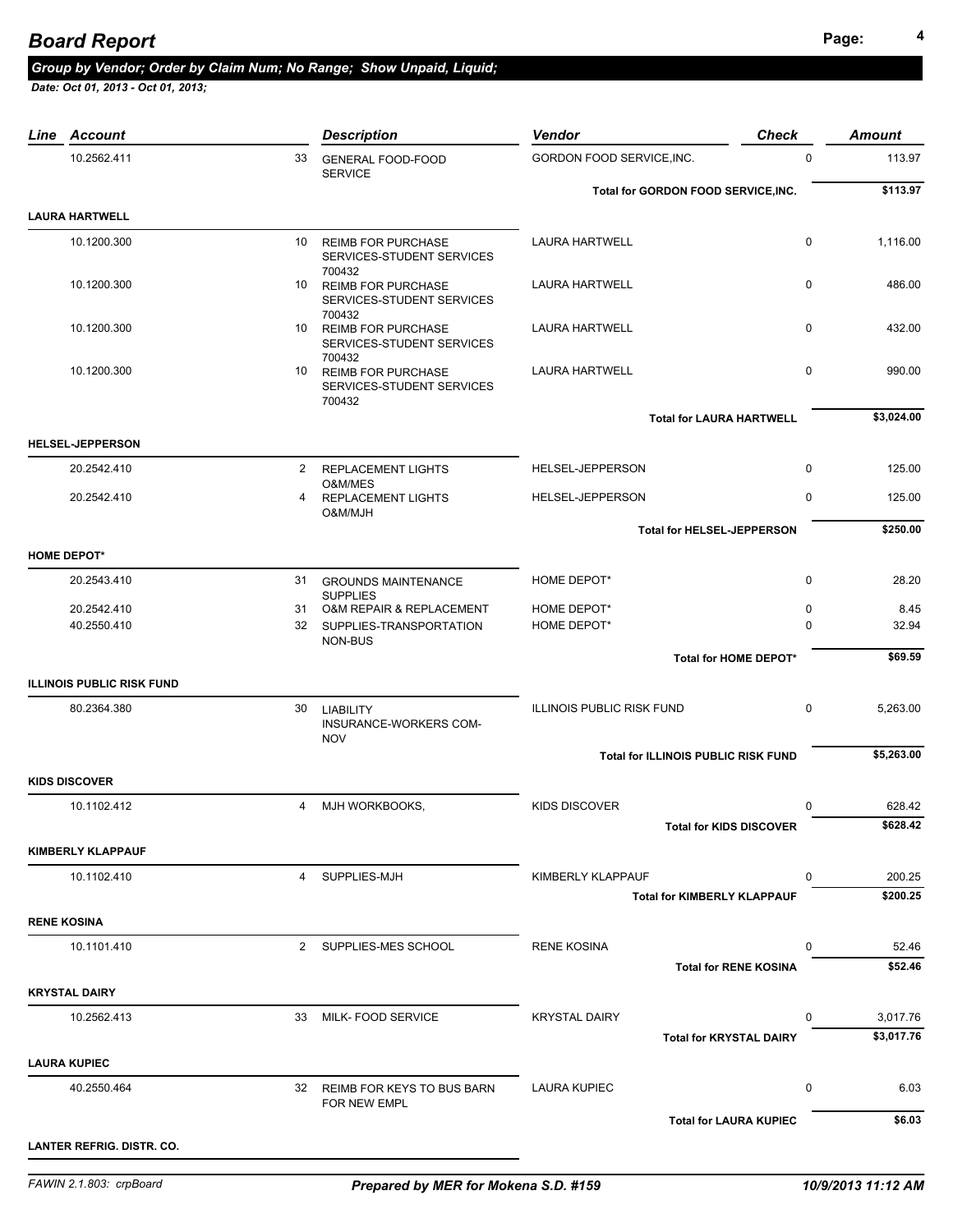## *Group by Vendor; Order by Claim Num; No Range; Show Unpaid, Liquid;*

| <b>Check</b>                               | Amount       |
|--------------------------------------------|--------------|
| $\mathbf 0$                                | 191.80       |
| $\mathbf 0$                                | 73.89        |
| $\mathbf 0$                                | 46.80        |
| $\mathbf 0$                                | 83.83        |
| <b>Total for LANTER REFRIG, DISTR, CO.</b> | \$396.32     |
|                                            |              |
| 0                                          | 53.98        |
| <b>Total for ROSALIE LEITELT</b>           | \$53.98      |
|                                            |              |
| 0                                          | 25.00        |
| <b>Total for ANN LEWANDOWSKI</b>           | \$25.00      |
|                                            |              |
| 0                                          | 38.083.98    |
| $\mathbf 0$                                | 22,250.55    |
| $\mathbf 0$                                | 34,467.12    |
| $\mathbf 0$                                | 30.333.60    |
| $\mathbf 0$                                | 12,946.17    |
| 0                                          | 30,276.19    |
| 0                                          | 924.00       |
| 0                                          | 1,085.70     |
| 0                                          | 18,923.71    |
| 0                                          | 3,685.90     |
| $\Omega$                                   | 7,833.80     |
| 0                                          | 489.81       |
| $\mathbf 0$                                | 132.55       |
| 0                                          | 416.70       |
| $\Omega$                                   | 1,084.50     |
| $\mathbf 0$                                | 196.15       |
| 0                                          | 975.85       |
| $\mathbf 0$                                | 1,589.55     |
| $\mathbf 0$                                | 19.00        |
| $\Omega$                                   | 1,377.65     |
| 0                                          | 5,919.65     |
| $\mathbf 0$                                | 37.224.42    |
| $\Omega$                                   | 3,698.01     |
| Total for LINCOLN-WAY AREA SP ED           | \$253,934.56 |
|                                            |              |
| 0                                          | 74.92        |
| <b>Total for LOOKOUT BOOKS</b>             | \$74.92      |
|                                            |              |
| 0                                          | 44.44        |
| <b>Total for MARIA LOPEZ</b>               | \$44.44      |
|                                            |              |
| 0                                          | 4,103.20     |
|                                            |              |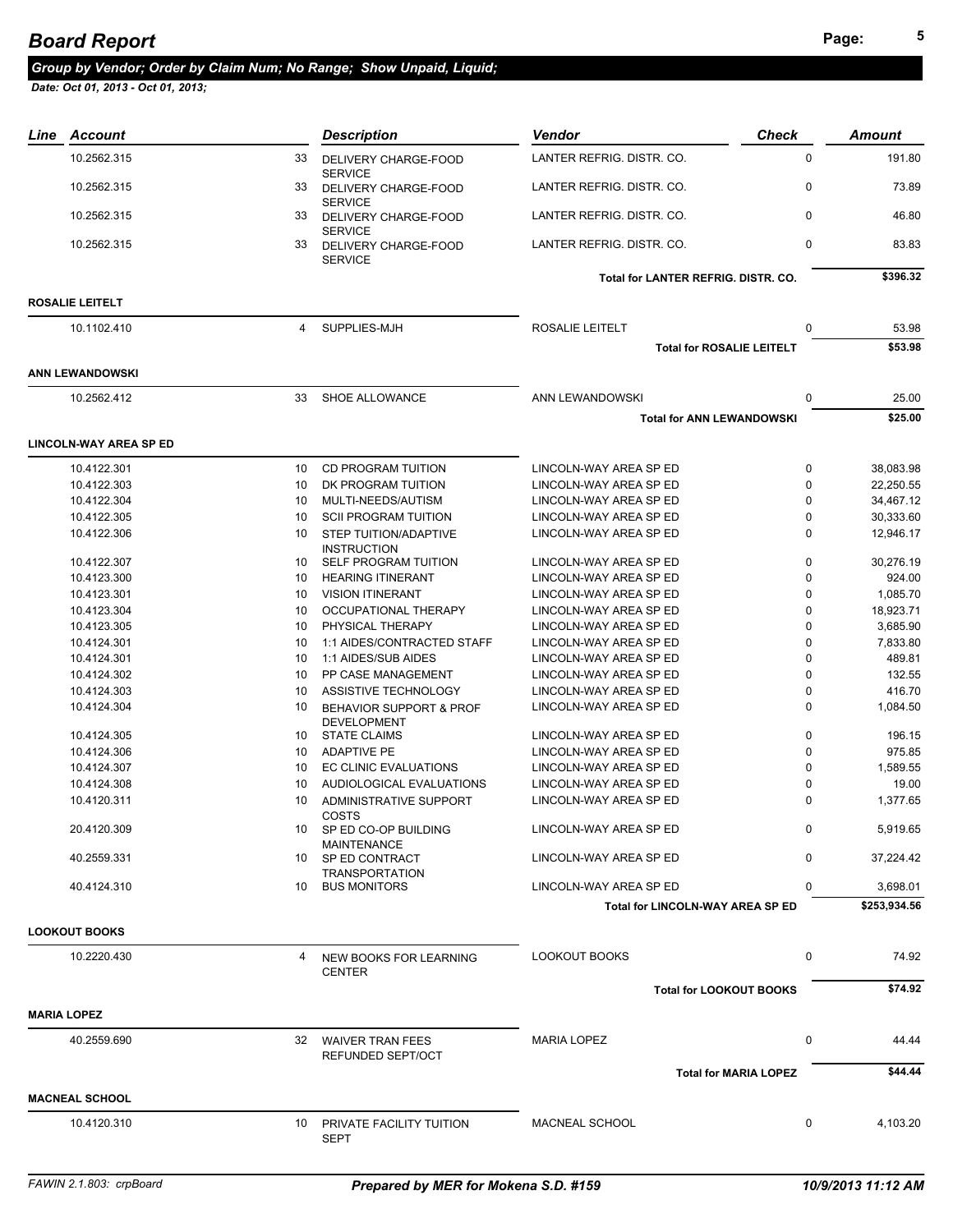# **Page: <sup>6</sup>** *Board Report*

### *Group by Vendor; Order by Claim Num; No Range; Show Unpaid, Liquid;*

| Line Account                     |    | <b>Description</b>                                 | Vendor                                     | Check        | <b>Amount</b> |
|----------------------------------|----|----------------------------------------------------|--------------------------------------------|--------------|---------------|
|                                  |    |                                                    | <b>Total for MACNEAL SCHOOL</b>            |              | \$4,103.20    |
| <b>MARTIN IMPLEMENT SALES</b>    |    |                                                    |                                            |              |               |
| 20.2543.410                      |    | 31 GROUNDS MAINTENANCE                             | <b>MARTIN IMPLEMENT SALES</b>              | $\mathbf 0$  | 478.40        |
| 20.2542.410                      | 31 | <b>SUPPLIES</b><br><b>REPAIRS TO TRACTOR</b>       | MARTIN IMPLEMENT SALES                     | $\Omega$     | 815.34        |
|                                  |    |                                                    | <b>Total for MARTIN IMPLEMENT SALES</b>    |              | \$1,293.74    |
| <b>PATRICK MARKHAM</b>           |    |                                                    |                                            |              |               |
| 10.2310.332                      | 20 | ON-LINE BOARD<br><b>TRAINING-PERA</b>              | PATRICK MARKHAM                            | $\mathbf 0$  | 10.00         |
|                                  |    |                                                    | <b>Total for PATRICK MARKHAM</b>           |              | \$10.00       |
| <b>MEDWORKS OF NEW LENOX</b>     |    |                                                    |                                            |              |               |
| 40.2550.310                      | 32 | DRIVERS ANNUAL PHYSICALS                           | MEDWORKS OF NEW LENOX                      | $\mathbf 0$  | 65.00         |
|                                  |    |                                                    | <b>Total for MEDWORKS OF NEW LENOX</b>     |              | \$65.00       |
| <b>MENARDS</b>                   |    |                                                    |                                            |              |               |
| 20.2542.411                      | 3  | SUPPLIES-O&M<br>MAINTENANCE/MIS                    | <b>MENARDS</b>                             | $\mathbf 0$  | 69.61         |
| 20.2542.411                      | 2  | SUPPLIES-O&M<br>MAINTENANCE/MES                    | <b>MENARDS</b>                             | $\mathbf 0$  | 16.44         |
| 20.2542.411                      | 4  | SUPPLIES-O&M                                       | <b>MENARDS</b>                             | $\mathbf 0$  | 55.87         |
| 20.2542.410                      | 3  | MAINTENANCE/MES<br>REPAIR/REPLACEMENT<br>O&M/MIS   | <b>MENARDS</b>                             | $\mathbf{0}$ | 90.15         |
| 20.2542.410                      | 3  | REPAIR/REPLACEMENT<br>O&M/MIS                      | <b>MENARDS</b>                             | $\Omega$     | 60.77         |
| 20.2542.410                      | 4  | REPAIR/REPLACEMENT<br>O&M/MJH                      | <b>MENARDS</b>                             | $\mathbf 0$  | 23.86         |
|                                  |    |                                                    | <b>Total for MENARDS</b>                   |              | \$316.70      |
| <b>MIDWEST TRANSIT EQUIPMENT</b> |    |                                                    |                                            |              |               |
| 40.2550.412                      | 32 | <b>MAINTENANCE</b>                                 | MIDWEST TRANSIT EQUIPMENT                  | $\mathbf 0$  | 115.12        |
| 40.2550.331                      |    | PARTS-TRANSPORTATION<br>32 SERVICES-TRANSPORTATION | MIDWEST TRANSIT EQUIPMENT                  | 0            | 361.00        |
| 40.2550.412                      | 32 | MAINTENANCE<br>PARTS-TRANSPORTATION                | MIDWEST TRANSIT EQUIPMENT                  | $\Omega$     | 3.99          |
| 40.2550.412                      |    | 32 MAINTENANCE                                     | MIDWEST TRANSIT EQUIPMENT                  | 0            | 11.55         |
| 40.2550.331                      | 32 | PARTS-TRANSPORTATION<br>SERVICES-TRANSPORTATION    | MIDWEST TRANSIT EQUIPMENT                  | 0            | 47.50         |
| 40.2550.412                      | 32 | <b>MAINTENANCE</b>                                 | MIDWEST TRANSIT EQUIPMENT                  | $\Omega$     | 13.57         |
| 40.2550.331                      |    | PARTS-TRANSPORTATION<br>32 SERVICES-TRANSPORTATION | MIDWEST TRANSIT EQUIPMENT                  | 0            | 66.50         |
| 40.2550.412                      |    | 32 MAINTENANCE                                     | MIDWEST TRANSIT EQUIPMENT                  | 0            | 3.99          |
| 40.2550.331                      | 32 | PARTS-TRANSPORTATION<br>SERVICES-TRANSPORTATION    | MIDWEST TRANSIT EQUIPMENT                  | 0            | 66.50         |
|                                  |    |                                                    | <b>Total for MIDWEST TRANSIT EQUIPMENT</b> |              | \$689.72      |
| <b>MOKENA AUTO PARTS</b>         |    |                                                    |                                            |              |               |
| 40.2550.412                      |    | 32 MAINTENANCE                                     | <b>MOKENA AUTO PARTS</b>                   | $\mathbf 0$  | 16.20         |
| 40.2550.412                      |    | PARTS-TRANSPORTATION<br>32 MAINTENANCE             | <b>MOKENA AUTO PARTS</b>                   | 0            | 12.50         |
| 40.2550.412                      |    | PARTS-TRANSPORTATION<br>32 MAINTENANCE             | <b>MOKENA AUTO PARTS</b>                   | 0            | 45.36         |
|                                  |    | PARTS-TRANSPORTATION                               | <b>Total for MOKENA AUTO PARTS</b>         |              | \$74.06       |
| <b>DENISE MORENO</b>             |    |                                                    |                                            |              |               |
| 10.1101.690                      | 5  | TUITION REIMBURSEMENT-<br>STUDENT MOVED INTO       | <b>DENISE MORENO</b>                       | $\mathbf 0$  | 619.65        |
|                                  |    | <b>DISTRICT</b>                                    | <b>Total for DENISE MORENO</b>             |              | \$619.65      |
|                                  |    |                                                    |                                            |              |               |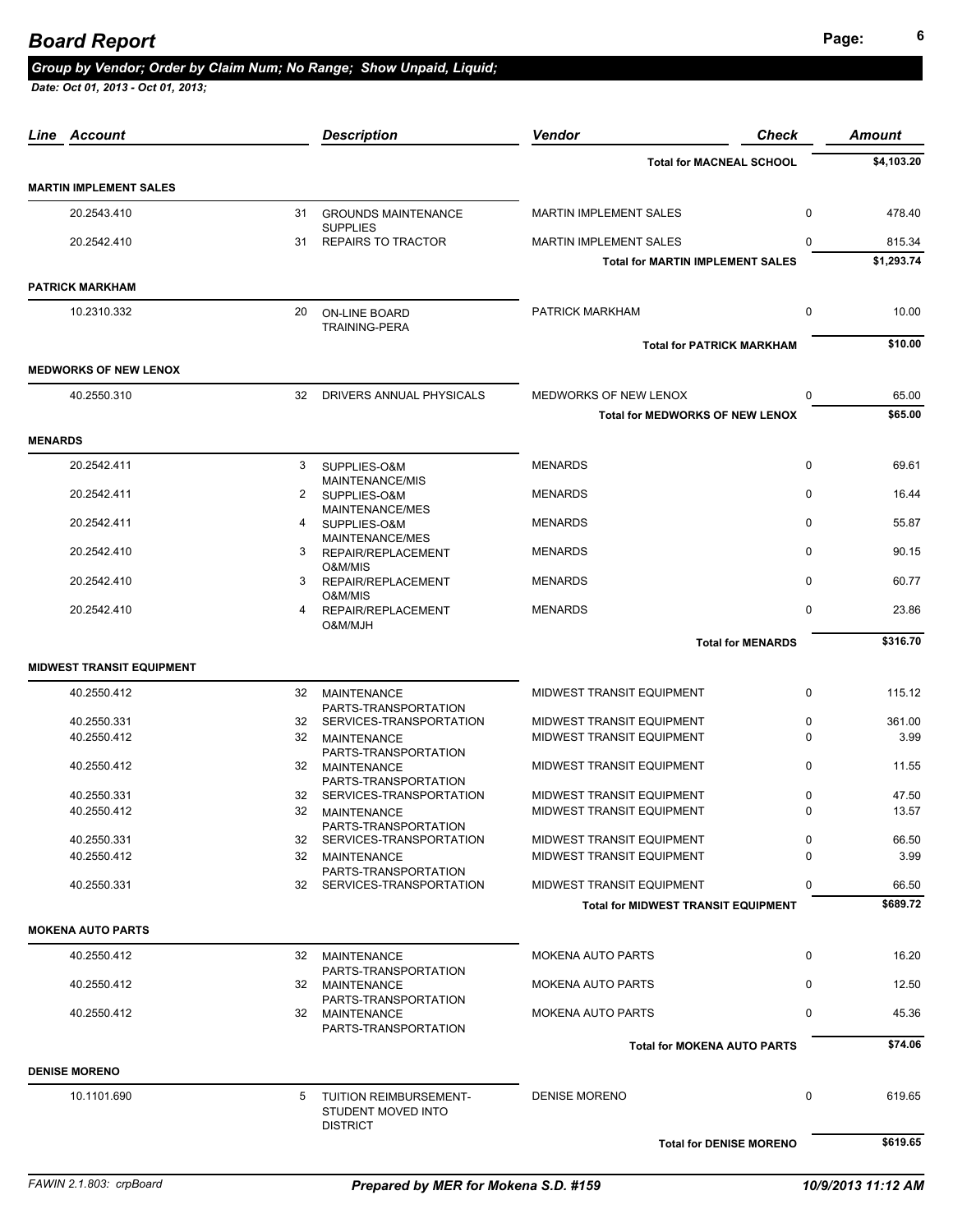| Line Account                     |    | <b>Description</b>                             | Vendor                                     | <b>Check</b>               | <b>Amount</b> |
|----------------------------------|----|------------------------------------------------|--------------------------------------------|----------------------------|---------------|
| <b>MARITA NAVRATIL</b>           |    |                                                |                                            |                            |               |
| 10.2562.412                      | 33 | SHOE ALLOWANCE                                 | <b>MARITA NAVRATIL</b>                     | 0                          | 25.00         |
|                                  |    |                                                | <b>Total for MARITA NAVRATIL</b>           |                            | \$25.00       |
| <b>NICOR GAS</b>                 |    |                                                |                                            |                            |               |
| 20.2542.460                      | 30 | <b>DISTRICT HEATING/GAS</b>                    | <b>NICOR GAS</b>                           | 0                          | 1,833.86      |
|                                  |    |                                                |                                            | <b>Total for NICOR GAS</b> | \$1,833.86    |
| <b>NIIPC</b>                     |    |                                                |                                            |                            |               |
| 10.2562.410                      | 33 | FY14 COOP ANNUAL<br><b>MEMBERSHIP DUES</b>     | <b>NIIPC</b>                               | $\mathbf 0$                | 600.00        |
|                                  |    |                                                |                                            | <b>Total for NIIPC</b>     | \$600.00      |
| <b>NUTRI-KIDS Heartland</b>      |    |                                                |                                            |                            |               |
| 10.2562.410                      | 33 | MENU PLANNING ANNUAL                           | NUTRI-KIDS Heartland                       | $\mathbf 0$                | 235.00        |
|                                  |    | MAINTENANCE FEE                                |                                            |                            | \$235.00      |
|                                  |    |                                                | <b>Total for NUTRI-KIDS Heartland</b>      |                            |               |
| <b>NU WAY DISPOSAL SERVICE</b>   |    |                                                |                                            |                            |               |
| 20.2542.320                      |    | 31 SERVICES-MONTHLY REFUSE<br>PICK UP          | NU WAY DISPOSAL SERVICE                    | 0                          | 1,675.57      |
|                                  |    |                                                | Total for NU WAY DISPOSAL SERVICE          |                            | \$1,675.57    |
| <b>OTIS ELEVATOR COMPANY</b>     |    |                                                |                                            |                            |               |
| 20.2542.323                      |    | 2 SERVICES-O&M                                 | OTIS ELEVATOR COMPANY                      | 0                          | 153.05        |
|                                  |    | MAINTENANCE/MES                                | <b>Total for OTIS ELEVATOR COMPANY</b>     |                            | \$153.05      |
| <b>PEARSON EDUCATION</b>         |    |                                                |                                            |                            |               |
| 10.1102.412                      | 4  | <b>GRAMMAR EXERCISE</b>                        | PEARSON EDUCATION                          | $\mathbf 0$                | 5,491.48      |
|                                  |    | WORKBOOKS,                                     |                                            |                            |               |
|                                  |    |                                                | <b>Total for PEARSON EDUCATION</b>         |                            | \$5,491.48    |
| PERFORMANCE CHEMICAL             |    |                                                |                                            |                            |               |
| 20.2542.412                      | 31 | SUPPLIES-O&M CUSTODIAL 2<br><b>HAND DRYERS</b> | PERFORMANCE CHEMICAL                       | $\mathbf 0$                | 570.00        |
| 20.2542.412                      |    | 31 SUPPLIES-O&M CUSTODIAL                      | PERFORMANCE CHEMICAL                       | $\mathbf 0$                | 52.80         |
|                                  |    | <b>REFRESH</b>                                 | <b>Total for PERFORMANCE CHEMICAL</b>      |                            | \$622.80      |
| PITNEY BOWES, INC.               |    |                                                |                                            |                            |               |
| 10.2630.340                      | 30 | POSTAGE/DISTRICT RENTAL                        | PITNEY BOWES, INC.                         | 0                          | 495.45        |
|                                  |    | JUN THRU SEPT                                  |                                            |                            |               |
|                                  |    |                                                | Total for PITNEY BOWES, INC.               |                            | \$495.45      |
| <b>PURCHASE POWER</b>            |    |                                                |                                            |                            |               |
| 10.2630.340                      | 30 | POSTAGE/DISTRICT MAILINGS                      | <b>PURCHASE POWER</b>                      | 0                          | 460.00        |
|                                  |    |                                                | <b>Total for PURCHASE POWER</b>            |                            | \$460.00      |
| <b>PROFESSIONAL DEV.ALLIANCE</b> |    |                                                |                                            |                            |               |
| 10.2211.312                      | 18 | 8 ADMIN ACADEMY WORKSHOP                       | PROFESSIONAL DEV.ALLIANCE                  | 0                          | 1,588.25      |
|                                  |    |                                                | <b>Total for PROFESSIONAL DEV.ALLIANCE</b> |                            | \$1,588.25    |
| <b>PROSHRED SECURITY</b>         |    |                                                |                                            |                            |               |
| 10.2319.350                      | 21 | SCHEDULED SHREDDING MES                        | PROSHRED SECURITY                          | 0                          | 80.00         |
|                                  |    | & MIS                                          |                                            |                            |               |
|                                  |    |                                                | <b>Total for PROSHRED SECURITY</b>         |                            | \$80.00       |
| <b>RIVERSIDE CORPORATE HEALT</b> |    |                                                |                                            |                            |               |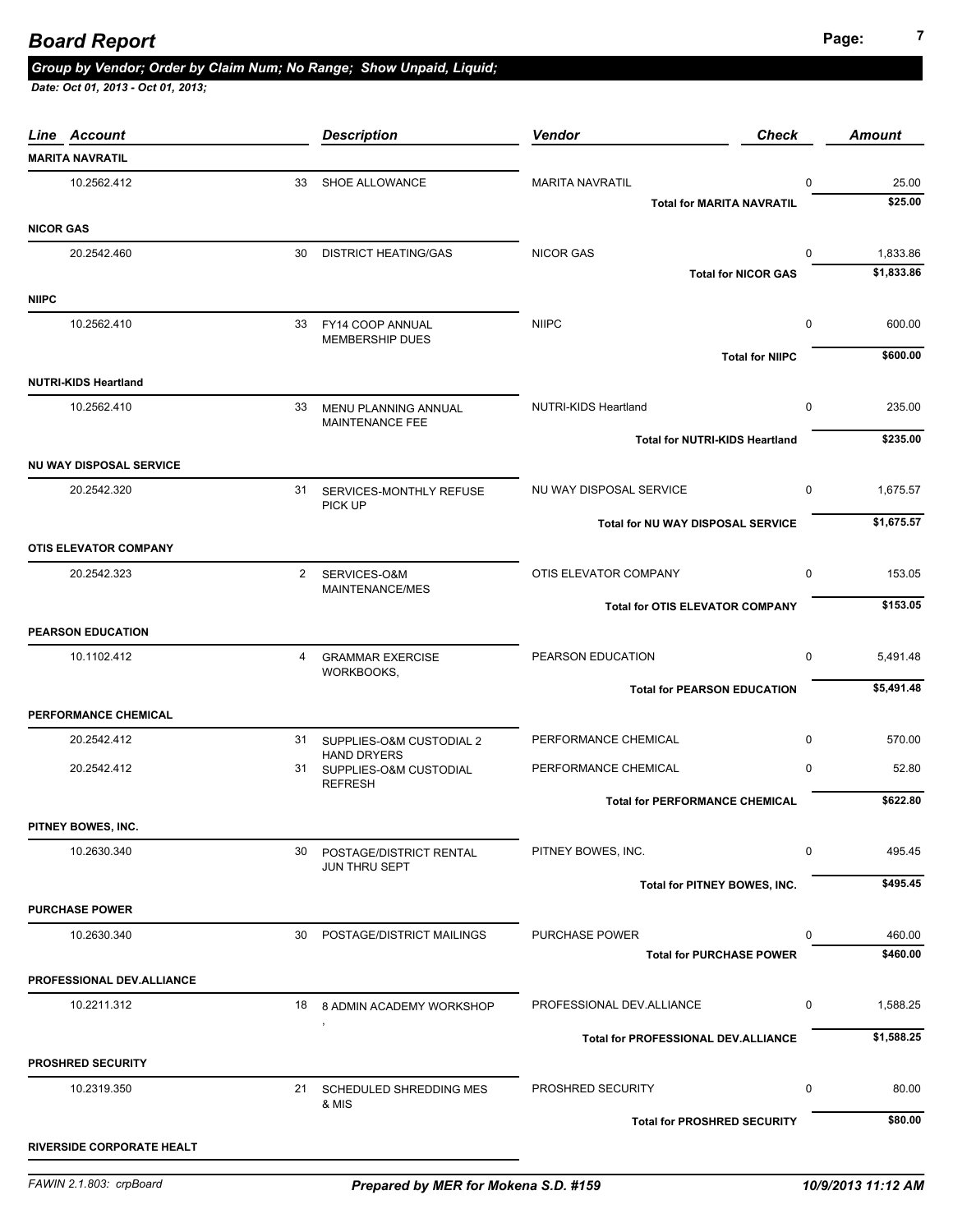| 40.2550.310                          |   | 32 1 DRUG SCREEN                                                      | RIVERSIDE CORPORATE HEALT                      | $\mathbf 0$ | 18.00      |
|--------------------------------------|---|-----------------------------------------------------------------------|------------------------------------------------|-------------|------------|
|                                      |   |                                                                       | <b>Total for RIVERSIDE CORPORATE HEALT</b>     |             | \$18.00    |
| <b>ROBERT CROWN HEALTH ED</b>        |   |                                                                       |                                                |             |            |
| 10.1101.320                          | 3 | OUTREACH PROGRAM 5TH<br>GRADERS,                                      | ROBERT CROWN HEALTH ED                         | $\mathbf 0$ | 1,260.00   |
|                                      |   |                                                                       | <b>Total for ROBERT CROWN HEALTH ED</b>        |             | \$1,260.00 |
| <b>KIM RUETH</b>                     |   |                                                                       |                                                |             |            |
| 10.1101.410                          |   | 2 RUG FOR CLASRM-MES<br><b>SCHOOL</b>                                 | <b>KIM RUETH</b>                               | $\mathbf 0$ | 39.99      |
|                                      |   |                                                                       | <b>Total for KIM RUETH</b>                     |             | \$39.99    |
| <b>SCARIANO HIMES &amp; PETRARCA</b> |   |                                                                       |                                                |             |            |
| 10.2310.318                          |   | 20 DISTRICT LEGAL SERVICES                                            | <b>SCARIANO HIMES &amp; PETRARCA</b>           | $\mathbf 0$ | 602.60     |
| 10.2310.318                          |   | MISSED INVOICE IN JULY<br>20 DISTRICT LEGAL SERVICES<br>FOR SEPTEMEBR | <b>SCARIANO HIMES &amp; PETRARCA</b>           | 0           | 507.15     |
|                                      |   |                                                                       | <b>Total for SCARIANO HIMES &amp; PETRARCA</b> |             | \$1,109.75 |
| <b>SCHOOL DUDE.COM, INC</b>          |   |                                                                       |                                                |             |            |
| 10.1101.310                          |   | 18 ANNUAL FEE-COMMUNITY<br>CALENDAR FOR BLDG USE                      | SCHOOL DUDE.COM, INC                           | 0           | 1,673.00   |
|                                      |   |                                                                       | Total for SCHOOL DUDE.COM, INC                 |             | \$1,673.00 |
| <b>SCHOOL NURSE SUPPLY</b>           |   |                                                                       |                                                |             |            |
| 10.2130.410                          |   | 3 NURSES OFFICE SUPPLIES,                                             | <b>SCHOOL NURSE SUPPLY</b>                     | $\Omega$    | 142.67     |
|                                      |   |                                                                       | <b>Total for SCHOOL NURSE SUPPLY</b>           |             | \$142.67   |
| <b>SCHOLASTIC INC</b>                |   |                                                                       |                                                |             |            |
| 10.1102.412                          | 4 | JR HIGH CLSRM MAGAZINES,                                              | <b>SCHOLASTIC INC</b>                          | $\Omega$    | 5,364.15   |
|                                      |   |                                                                       | <b>Total for SCHOLASTIC INC</b>                |             | \$5,364.15 |
| <b>SCHOLASTIC BOOK FAIR</b>          |   |                                                                       |                                                |             |            |
| 10.2220.430                          | 3 | PAYMENT FOR MIS BOOK FAIR                                             | <b>SCHOLASTIC BOOK FAIR</b>                    | $\Omega$    | 4,351.54   |
|                                      |   |                                                                       | <b>Total for SCHOLASTIC BOOK FAIR</b>          |             | \$4,351.54 |
| <b>SILVESTRI PRINTING INC</b>        |   |                                                                       |                                                |             |            |
| 10.1101.410                          |   | 2 REPORT CARD ENVELOPES,                                              | <b>SILVESTRI PRINTING INC</b>                  | $\Omega$    | 337.00     |
|                                      |   |                                                                       | <b>Total for SILVESTRI PRINTING INC</b>        |             | \$337.00   |
| SOUTH SIDE CONTROL SUPPLY            |   |                                                                       |                                                |             |            |
| 20.2542.410                          | 4 | REPAIR/REPLACEMENT O&M                                                | SOUTH SIDE CONTROL SUPPLY                      | 0           | 239.34     |
| 20.2542.410                          | 4 | THERMOSTAT/MJH<br>REPAIR/REPLACEMENT O&M<br>VAV CONTROL/MJH           | SOUTH SIDE CONTROL SUPPLY                      | 0           | 188.19     |
|                                      |   |                                                                       | Total for SOUTH SIDE CONTROL SUPPLY            |             | \$427.53   |
| <b>TEKK INTERNATIONAL</b>            |   |                                                                       |                                                |             |            |
| 10.1101.410                          |   | 2 2 2-WAY RADIOS,                                                     | <b>TEKK INTERNATIONAL</b>                      | 0           | 298.00     |
| 40.2550.412                          |   | 32 2 2-WAY RADIOS                                                     | <b>TEKK INTERNATIONAL</b>                      | $\Omega$    | 298.00     |
|                                      |   |                                                                       | <b>Total for TEKK INTERNATIONAL</b>            |             | \$596.00   |
| <b>TIME FOR KIDS</b>                 |   |                                                                       |                                                |             |            |
| 10.1101.412                          |   | 2 TIME FOR KIDS,                                                      | TIME FOR KIDS                                  | $\mathbf 0$ | 132.60     |
|                                      |   |                                                                       | <b>Total for TIME FOR KIDS</b>                 |             | \$132.60   |
| <b>TRANE</b>                         |   |                                                                       |                                                |             |            |
| 20.2542.410                          | 3 | REPAIR/REPLACEMENT<br>O&M/MIS                                         | <b>TRANE</b>                                   | $\mathbf 0$ | 70.88      |

*Line Account Description Vendor Check Amount*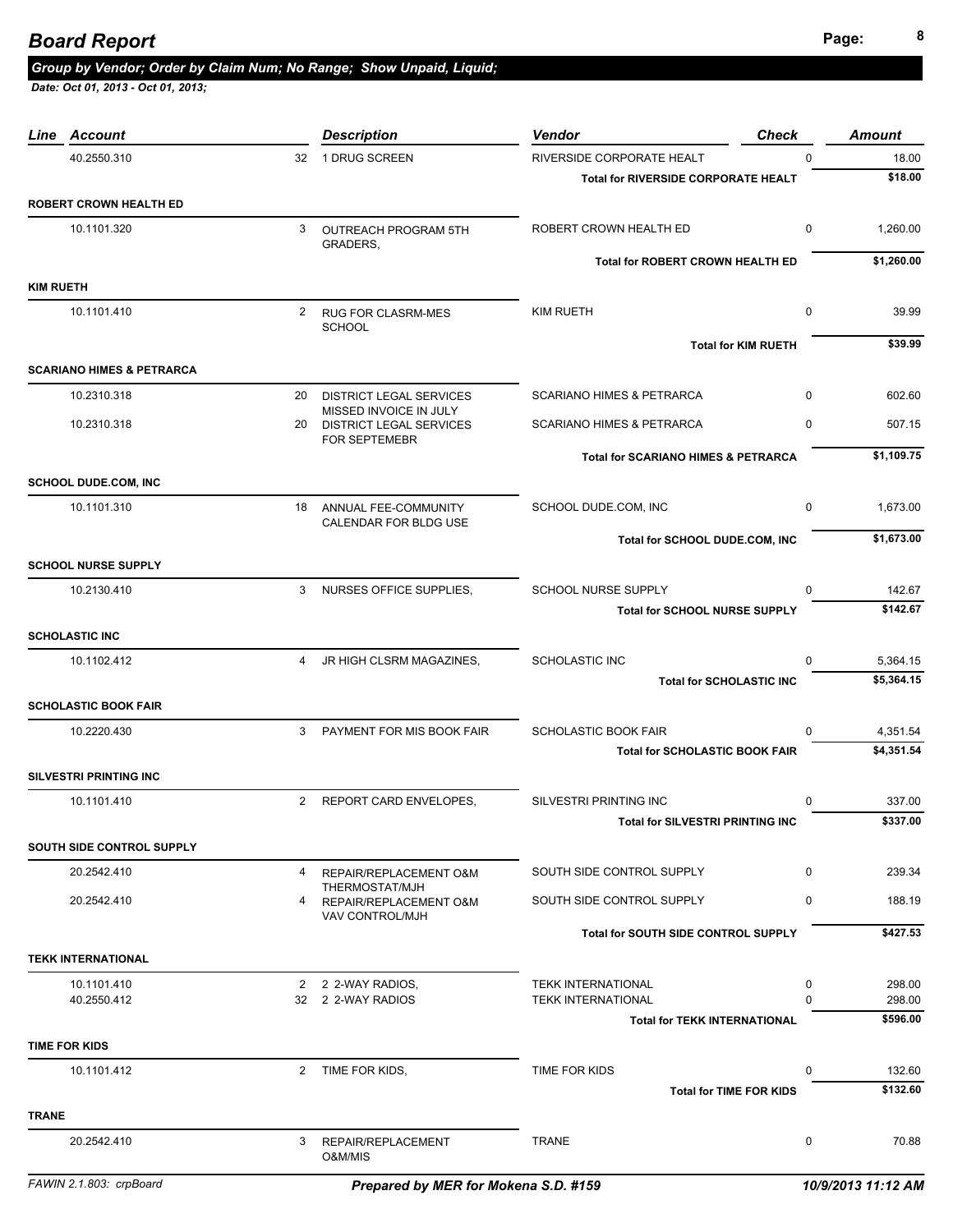|             |                                                                                                                                                                              | <b>Description</b>                              | Vendor                                                                                                                                   | <b>Check</b>            | <b>Amount</b>                                                                                                                                                                                                                                                   |
|-------------|------------------------------------------------------------------------------------------------------------------------------------------------------------------------------|-------------------------------------------------|------------------------------------------------------------------------------------------------------------------------------------------|-------------------------|-----------------------------------------------------------------------------------------------------------------------------------------------------------------------------------------------------------------------------------------------------------------|
|             |                                                                                                                                                                              |                                                 |                                                                                                                                          |                         | \$70.88                                                                                                                                                                                                                                                         |
|             |                                                                                                                                                                              |                                                 |                                                                                                                                          |                         |                                                                                                                                                                                                                                                                 |
| 10.2562.412 | 33                                                                                                                                                                           | SHOE ALLOWANCE                                  | <b>NANCY TRUSCHKE</b>                                                                                                                    | $\mathbf 0$             | 25.00                                                                                                                                                                                                                                                           |
|             |                                                                                                                                                                              |                                                 |                                                                                                                                          |                         | \$25.00                                                                                                                                                                                                                                                         |
|             |                                                                                                                                                                              |                                                 |                                                                                                                                          |                         |                                                                                                                                                                                                                                                                 |
| 10.1200.300 | 10                                                                                                                                                                           | <b>PURCHASE</b>                                 | <b>VERIZON WIRELESS</b>                                                                                                                  | $\mathbf 0$             | 59.94                                                                                                                                                                                                                                                           |
| 10.2410.332 | 2                                                                                                                                                                            | CELLPHONES-BUILDING                             | <b>VERIZON WIRELESS</b>                                                                                                                  | $\Omega$                | 124.76                                                                                                                                                                                                                                                          |
| 10.2410.332 | 3                                                                                                                                                                            | CELLPHONES-BULDING<br>ADMINISTRATION/MIS        | <b>VERIZON WIRELESS</b>                                                                                                                  | $\mathbf 0$             | 61.04                                                                                                                                                                                                                                                           |
| 10.2410.332 |                                                                                                                                                                              | ADMINISTRATION/MJH                              | <b>VERIZON WIRELESS</b>                                                                                                                  | $\mathbf 0$             | 126.79                                                                                                                                                                                                                                                          |
| 10.2562.310 | 33                                                                                                                                                                           | CELLPHONES/FOOD SER                             | <b>VERIZON WIRELESS</b>                                                                                                                  | 0                       | 3.50                                                                                                                                                                                                                                                            |
| 20.2542.340 | 30                                                                                                                                                                           | <b>DISTRICT CELLPHONES</b>                      | <b>VERIZON WIRELESS</b>                                                                                                                  | $\Omega$                | 391.55                                                                                                                                                                                                                                                          |
| 40.2550.331 | 32                                                                                                                                                                           | <b>TRANSPORTAION CELLPHONES</b>                 | <b>VERIZON WIRELESS</b>                                                                                                                  | $\Omega$                | 34.37                                                                                                                                                                                                                                                           |
|             |                                                                                                                                                                              |                                                 |                                                                                                                                          |                         | \$801.95                                                                                                                                                                                                                                                        |
|             |                                                                                                                                                                              |                                                 |                                                                                                                                          |                         |                                                                                                                                                                                                                                                                 |
| 20.2542.370 | 31                                                                                                                                                                           | <b>MES NW-WATER &amp; SEWER</b>                 | <b>VILLAGE OF MOKENA</b>                                                                                                                 | $\mathbf 0$             | 248.96                                                                                                                                                                                                                                                          |
| 20.2542.370 | 31                                                                                                                                                                           | MES CENTRAL EAST-WATER &<br><b>SEWER</b>        | <b>VILLAGE OF MOKENA</b>                                                                                                                 | $\Omega$                | 462.97                                                                                                                                                                                                                                                          |
| 20.2542.370 | 31                                                                                                                                                                           | <b>MES CENTRAL -WATER &amp;</b><br><b>SEWER</b> | <b>VILLAGE OF MOKENA</b>                                                                                                                 | $\Omega$                | 502.21                                                                                                                                                                                                                                                          |
| 20.2542.370 | 31                                                                                                                                                                           | MIS-WATER & SEWER                               | <b>VILLAGE OF MOKENA</b>                                                                                                                 | 0                       | 325.63                                                                                                                                                                                                                                                          |
| 20.2542.370 | 31                                                                                                                                                                           | <b>MJH-WATER &amp; SEWER</b>                    | <b>VILLAGE OF MOKENA</b>                                                                                                                 | $\Omega$                | 660.69                                                                                                                                                                                                                                                          |
|             |                                                                                                                                                                              |                                                 |                                                                                                                                          |                         | \$2,200.46                                                                                                                                                                                                                                                      |
|             |                                                                                                                                                                              |                                                 |                                                                                                                                          |                         |                                                                                                                                                                                                                                                                 |
| 10.1101.222 | 35                                                                                                                                                                           | VISION INS PREMIUM OCTOBER                      | VISION SERVICE PLAN (IL)                                                                                                                 | 0                       | 1,276.15                                                                                                                                                                                                                                                        |
|             |                                                                                                                                                                              |                                                 |                                                                                                                                          |                         | \$1,276.15                                                                                                                                                                                                                                                      |
|             |                                                                                                                                                                              |                                                 |                                                                                                                                          |                         |                                                                                                                                                                                                                                                                 |
| 10.1101.690 | 5                                                                                                                                                                            | STUDENT 2ND SET OF BOOKS                        | SANDRA WAYNE                                                                                                                             | $\mathbf 0$             | 63.05                                                                                                                                                                                                                                                           |
|             |                                                                                                                                                                              |                                                 |                                                                                                                                          |                         | \$63.05                                                                                                                                                                                                                                                         |
|             |                                                                                                                                                                              |                                                 |                                                                                                                                          |                         |                                                                                                                                                                                                                                                                 |
| 10.2310.640 | 20                                                                                                                                                                           |                                                 |                                                                                                                                          | $\mathbf 0$             | 200.00                                                                                                                                                                                                                                                          |
|             |                                                                                                                                                                              | <b>MEMBERSHIPS</b>                              |                                                                                                                                          |                         |                                                                                                                                                                                                                                                                 |
| 10.2643.318 | 30                                                                                                                                                                           | 6 EMPLOYEE CRIMINAL<br><b>BACKGROUND CHECKS</b> | WILL CTY REGL OFC OF ED                                                                                                                  |                         | 294.00                                                                                                                                                                                                                                                          |
| 10.2643.318 | 30                                                                                                                                                                           | <b>EMPLOYEE CRIMINAL</b>                        | WILL CTY REGL OFC OF ED                                                                                                                  | $\Omega$                | 392.00                                                                                                                                                                                                                                                          |
| 40.2550.331 | 32                                                                                                                                                                           | REFRESHER COURSE FOR 15<br><b>DRIVERS</b>       | WILL CTY REGL OFC OF ED                                                                                                                  | $\Omega$                | 120.00                                                                                                                                                                                                                                                          |
|             |                                                                                                                                                                              |                                                 |                                                                                                                                          |                         | \$1,006.00                                                                                                                                                                                                                                                      |
|             | Account<br><b>NANCY TRUSCHKE</b><br><b>VERIZON WIRELESS</b><br><b>VILLAGE OF MOKENA</b><br><b>VISION SERVICE PLAN (IL)</b><br><b>SANDRA WAYNE</b><br>WILL CTY REGL OFC OF ED |                                                 | SERVICES-STUDENT SERVICES<br>ADMINISTRATION/MES<br>4 CELLPHONES-BULDING<br>FEE REFUND<br><b>DISTRICT ASSOC</b><br>BACKGROUND CHECKS JULY | WILL CTY REGL OFC OF ED | <b>Total for TRANE</b><br><b>Total for NANCY TRUSCHKE</b><br><b>Total for VERIZON WIRELESS</b><br><b>Total for VILLAGE OF MOKENA</b><br>Total for VISION SERVICE PLAN (IL)<br><b>Total for SANDRA WAYNE</b><br>$\mathbf 0$<br>Total for WILL CTY REGL OFC OF ED |